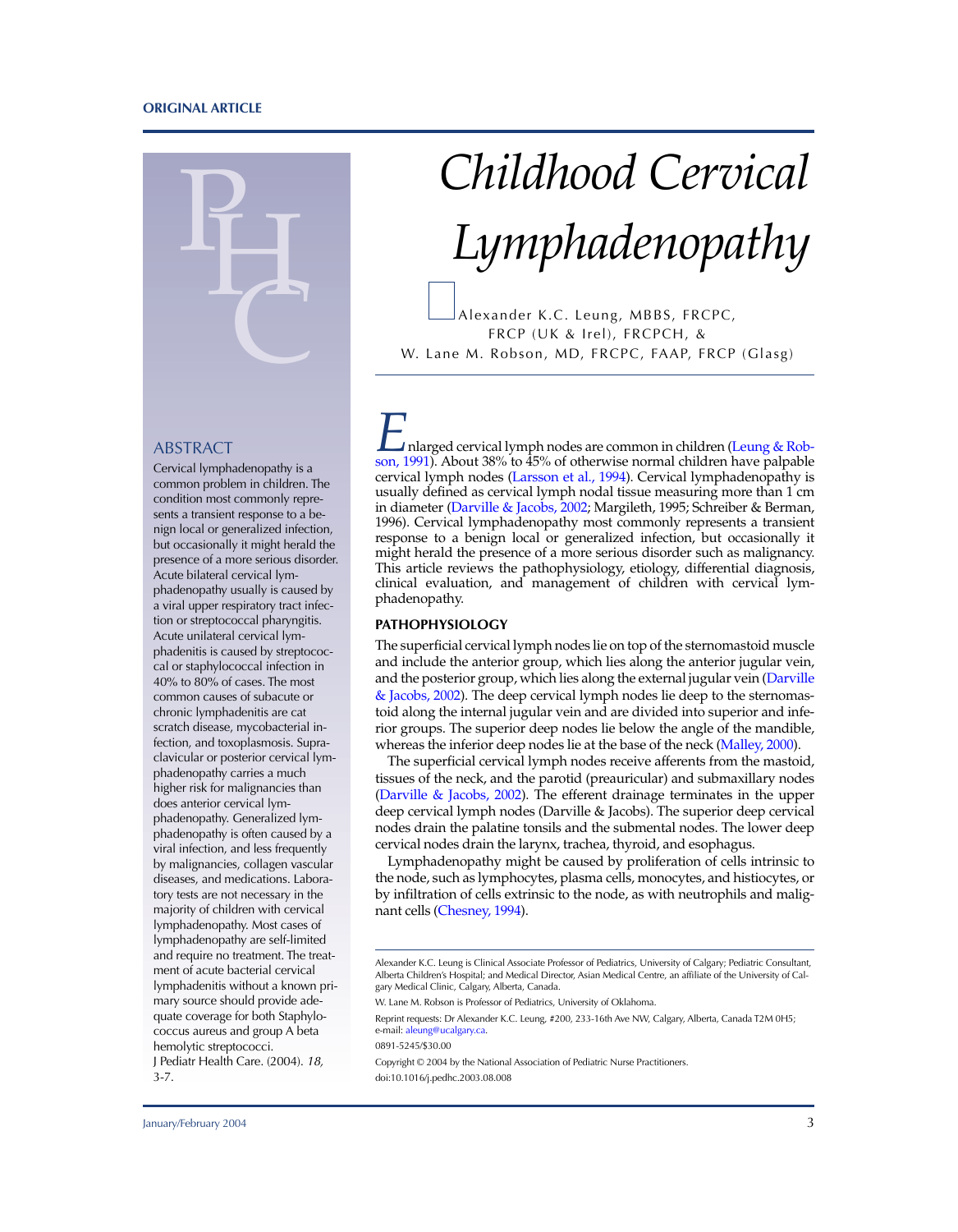#### Leung & Robson

#### **BOX 1 Causes of cervical** lymphadenopathy

- A. Infection
- 1. Viral
	- a. Viral upper respiratory infection
	- b. Epstein-Barr virus
	- c. Cytomegalovirus d. Rubella
	- e. Rubeola
	-
	- f. Varicella-zoster virus
	- g. Herpes simplex
	- h. Coxsackievirus
	- I. Human immunodeficiency virus
- 2. Bacterial
	- a. Staphylococcus aureus
	- b. Group A β-hemolytic
	- streptococci
	- c. Anaerobes
	- d. Diphtheria
	- e. Cat-scratch disease
- f. Tuberculosis
- 3. Protozoal
- a. Toxoplasmosis
- B. Malignancies
- 1. Neuroblastoma
- 2. Leukemia
- 3. Lymphoma
- 4. Rhabdomyosarcoma
- C. Miscellaneous
	- 1. Kawasaki disease 2. Collagen vascular diseases
	- 3. Serum sickness
	- 4. Drugs
	- 5. Postvaccination
	- 6. Rosai-Dorfman disease
	- 7. Kikuchi-Fujimoto disease
- Data from Leung & Robson (1991).

# **ETIOLOGY**

Common or important causes of cervical lymphadenopathy are listed in Box 1. The most common cause is reactive hyperplasia resulting from an infectious process, most commonly a viral upper respiratory tract infection ([Peters](#page-4-0) & [Edwards,](#page-4-0) 2000). Upper respiratory tract infection might be caused by rhinovirus, parainfluenza virus, influenza virus, respiratory syncytial virus, coronavirus, adenovirus, or reovirus. Other viruses associated with cervical lymphadenopathy include Epstein-Barr virus (EBV), cytomegalovirus, rubella, rubeola, varicella-zoster virus, herpes simplex virus (HSV), coxsackievirus, and human immunodeficiency virus

## **BOX 2** Differential diagnosis of cervical lymphadenopathy

- Mumps
- Thyroglossal cyst
- Branchial cleft cyst
- Sternomastoid tumor
- Cervical rib
- Cystic hygroma
- Hemangioma
- Laryngocele
- Dermoid cyst
- Data from Leung & Robson (1991).

(HIV). Bacterial cervical lymphadenitis is usually caused by group A β-hemolytic streptococci or Staphylococcus aureus. Anaerobic bacteria can cause cervical lymphadenitis, usually in association with dental caries and periodontal disease. Group B streptococci and Haemophilus influenzae type b are less frequent causal organisms. Diphtheria is a rare cause. Bartonella henselae (cat scratch disease), atypical mycobacteria, and mycobacteria are important causes of subacute or chronic cervical

*C***ervical masses are common in children and might be mistaken for enlarged cervical lymph nodes.**

lymphadenopathy [\(Spyridis,](#page-4-0) Maltezou, & [Hantzakos,](#page-4-0) 2001). Chronic posterior cervical lymphadenitis is the most common form of acquired toxoplasmosis and is the sole presenting symptom in 50% of cases [\(Leung &](#page-4-0) [Robson,](#page-4-0) 1991).

More than 25% of malignant tumors in children occur in the head and neck, and the cervical lymph nodes are the most common site [\(Leung & Robson,](#page-4-0) [1991\).](#page-4-0) During the first 6 years of life, neuroblastoma and leukemia are the most common tumors associated with

cervical lymphadenopathy, followed by rhabdomyosarcoma and non-Hodgkin's lymphoma [\(Leung & Robson, 1991\).](#page-4-0) After 6 years, Hodgkin's lymphoma is the most common tumor associated with cervical lymphadenopathy, followed by non-Hodgkin's lymphoma and rhabdomyosarcoma.

The presence of cervical lymphadenopathy is one of five diagnostic criteria for Kawasaki disease; the other four are bilateral bulbar conjunctival injection, changes in the mucosa of the oropharynx, erythema or edema of the peripheral extremities, and polymorphous rash. Generalized lymphadenopathy might be a feature of systemic onset juvenile rheumatoid arthritis, systemic lupus erythematosus, or serum sickness. Certain drugs, notably phenytoin and isoniazid, might cause generalized lymphadenopathy [\(Malley, 2000\)](#page-4-0). Cervical lymphadenopathy has been reported following immunization with diphtheria-pertussis-tetanus, poliomyelitis, or typhoid fever vaccine [\(Leung & Rob](#page-4-0)son, [1991\)](#page-4-0). Rosai-Dorfman disease is a benign form of histiocytosis characterized by generalized proliferation of sinusoidal histiocytes. The disease usually manifests in the first decade of life with massive and painless cervical lymphadenopathy and is often accompanied by fever, neutrophilic leukocytosis, and polyclonal hypergammaglobulinemia [\(Swartz, 2000\).](#page-4-0) Kikuchi-Fujimoto disease (necrotizing lymphadenitis) is a benign cause of lymphadenopathy that primarily affects young Japanese females. Fever, nausea, weight loss, night sweats, arthralgia, or hepatosplenomegaly might be present.

#### **DIFFERENTIAL DIAGNOSIS**

Cervical masses are common in children and might be mistaken for enlarged cervical lymph nodes. The differential diagnosis of cervical lymphadenopathy is listed in Box 2. In general, congenital lesions are painless and are present at birth or identified soon thereafter (Twist & Link, 2002). Clinical features that may help distinguish the various conditions from cervical lymphadenopathy are discussed next in this article.

**Mumps.** The swelling of mumps parotitis crosses the angle of the jaw. On the other hand, cervical lymph nodes are usually below the mandible [\(Leung & Robson, 1991\).](#page-4-0)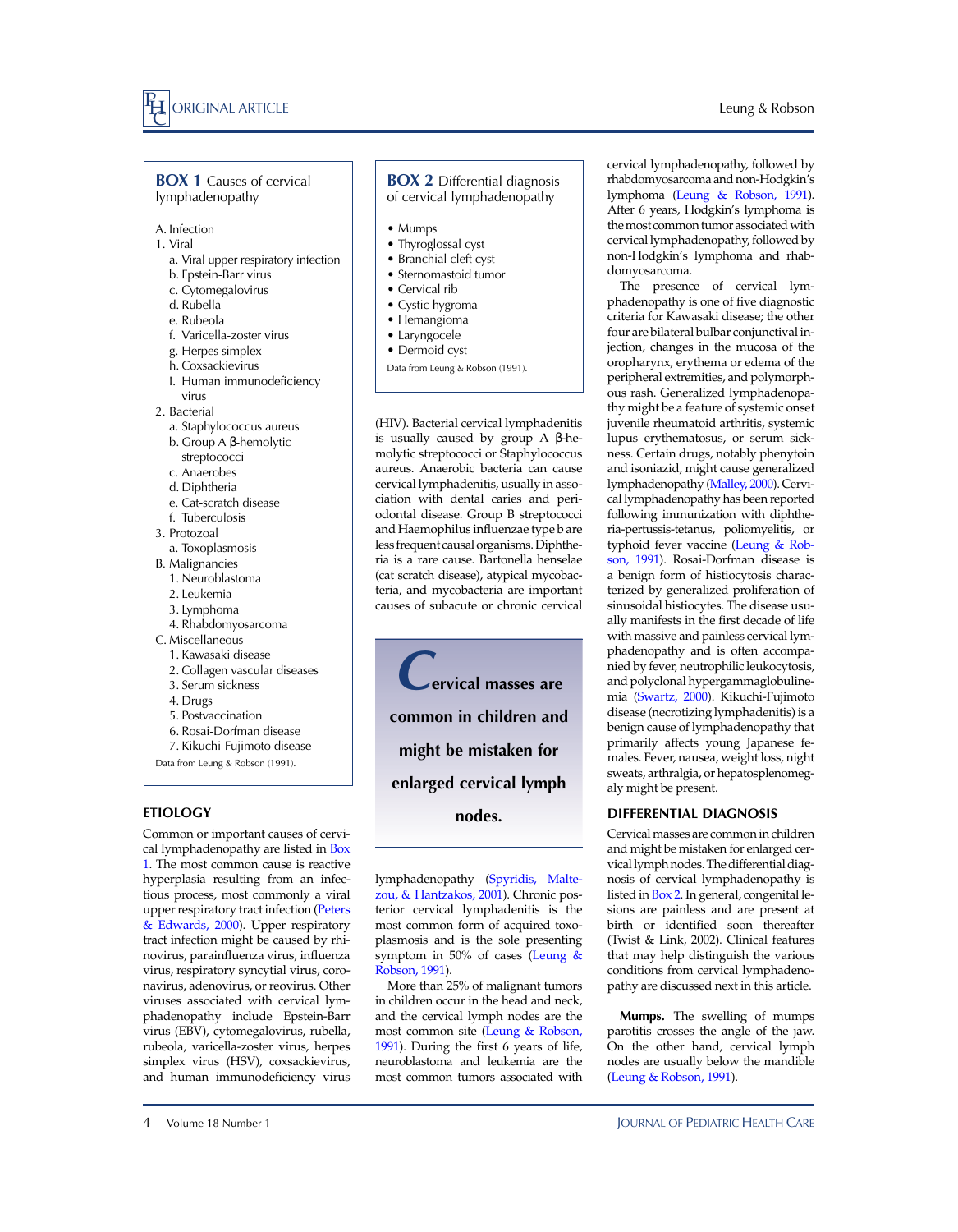

**Thyroglossal cyst.** A thyroglossal cyst is a mass that can be distinguished by the midline location between the thyoid bone and suprasternal notch and the upward movement of the cyst when the child swallows or sticks out his or her tongue.

**Branchial cleft cyst.** A branchial cleft cyst is a smooth and fluctuant mass located along the lower anterior border of the sternomastoid muscle.

**Sternomastoid tumor.** A sternomastoid tumor is a hard, spindle-shaped mass in the sternomastoid muscle resulting from perinatal hemorrhage into the muscle with subsequent healing by fibrosis [\(Leung & Robson, 1991\).](#page-4-0) The tumor can be moved from side to side but not upward or downward. Torticollis is usually present.

**Cervical ribs.** Cervical ribs are orthopedic anomalies that are usually bilateral, hard, and immovable. Diagnosis is established with a radiograph of the neck.

**Cystic hygroma.** Cystic hygroma is a multiloculated, endothelial-lined cyst that is diffuse, soft, and compressible, contains lymphatic fluid, and typically transilluminates brilliantly.

**Hemangioma.** Hemangioma is a congenital vascular anomaly that often is present at birth or appears shortly thereafter. The mass is usually red or bluish.

**Laryngocele.** A laryngocele is a soft, cystic, compressible mass that extends out of the larynx and through the thyrohyoid membrane and becomes larger with the Valsalva maneuver. There might be associated stridor or hoarseness, and a radiograph of the neck might show an air fluid level in the mass.

**Dermoid cyst.** A dermoid cyst is a midline cyst that contains solid and cystic components; it seldom transilluminates as brilliantly as a cystic hygroma, and a radiograph might show that it contains calcifications.

#### **CLINICAL EVALUATION**

#### **History**

**Age of the child.** Some organisms have a predilection for a specific age group (Box 3). The prevalence of various childhood neoplasms changes with age.

**Laterality and chronicity.** Acute bilateral cervical lymphadenitis is usually caused by a viral upper respiratory tract infection or streptococcal pharyngitis [\(Malley, 2000\)](#page-4-0). The cervical lymphadenopathy in Kawasaki disease is usually unilateral. Acute unilateral cervical lymphadenitis is caused by streptococcal or staphylococcal infection in 40% to 80% of cases [\(Chesney,](#page-4-0) [1994;](#page-4-0) Peters & Edwards, 2000). The most common causes of subacute or chronic cervical lymphadenitis are cat scratch disease, mycobacterial infection, and toxoplasmosis; less frequent causes include EBV and cytomegalovirus infection [\(Malley, 2000;](#page-4-0) Margileth, 1995).

*F***ever, night sweats, and weight loss suggest lymphoma or tuberculosis. Unexplained fever, fatigue, and arthralgia raise the possibility of a collagen vascular disease or serum sickness.**

**Associated symptoms.** Fever, sore throat, and cough suggest an upper respiratory tract infection. Fever, night sweats, and weight loss suggest lymphoma or tuberculosis. Unexplained fever, fatigue, and arthralgia raise the possibility of a collagen vascular disease or serum sickness.

**Concurrent illness and past health.** Preceding tonsillitis suggests streptococcal infection; recent facial or neck abrasion or infection suggests staphylococcal infection; and periodontal infection might indicate an anaerobic

**BOX 3** Organisms with predilection for specific age groups

- A. Neonates
	- 1. Staphylococcus aureus
	- 2. Group B streptococci
- B. Infancy
	- 1. Staphylococcus aureus 2. Group B streptococci
	- 3. Kawasaki disease
- C. 1 to 4 years
	- 1. Staphylococcus aureus
	- 2. Group A β-hemolytic streptococci
	- 3. Atypical mycobacteria
- D. 5 to 15 years
	- 1. Anaerobic bacteria
	- 2. Toxoplasmosis
	- 3. Cat-scratch disease
	- 4. Tuberculosis
- Data from Chesney (1994).

organism. A history of cat scratch raises the possibility of B henselae. Lymphadenopathy resulting from cytomegalovirus, EBV, or HIV might follow a blood transfusion. Immunization-related lymphadenopathy might follow diphtheria-pertussis-tetanus, poliomyelitis, or typhoid fever vaccination.

**Drug use.** The response of cervical lymphadenopathy to specific antimicrobial therapies might help to confirm or exclude a diagnosis. Lymphadenopathy might follow the use of medications such as phenytoin and isoniazid.

**Exposure to infection.** Exposure to a person with an upper respiratory tract infection, streptococcal pharyngitis, or tuberculosis suggests the corresponding disease.

#### **Physical Examination**

**General.** Malnutrition or poor growth suggests chronic disease such as tuberculosis, malignancy, or immunodeficiency.

**Characteristics of the lymph tissue.** All accessible node-bearing areas should be examined to determine whether the lymphadenopathy is generalized. The nodes should be measured for future comparison [\(Leung &](#page-4-0) [Robson,](#page-4-0) 1991). Tenderness, erythema,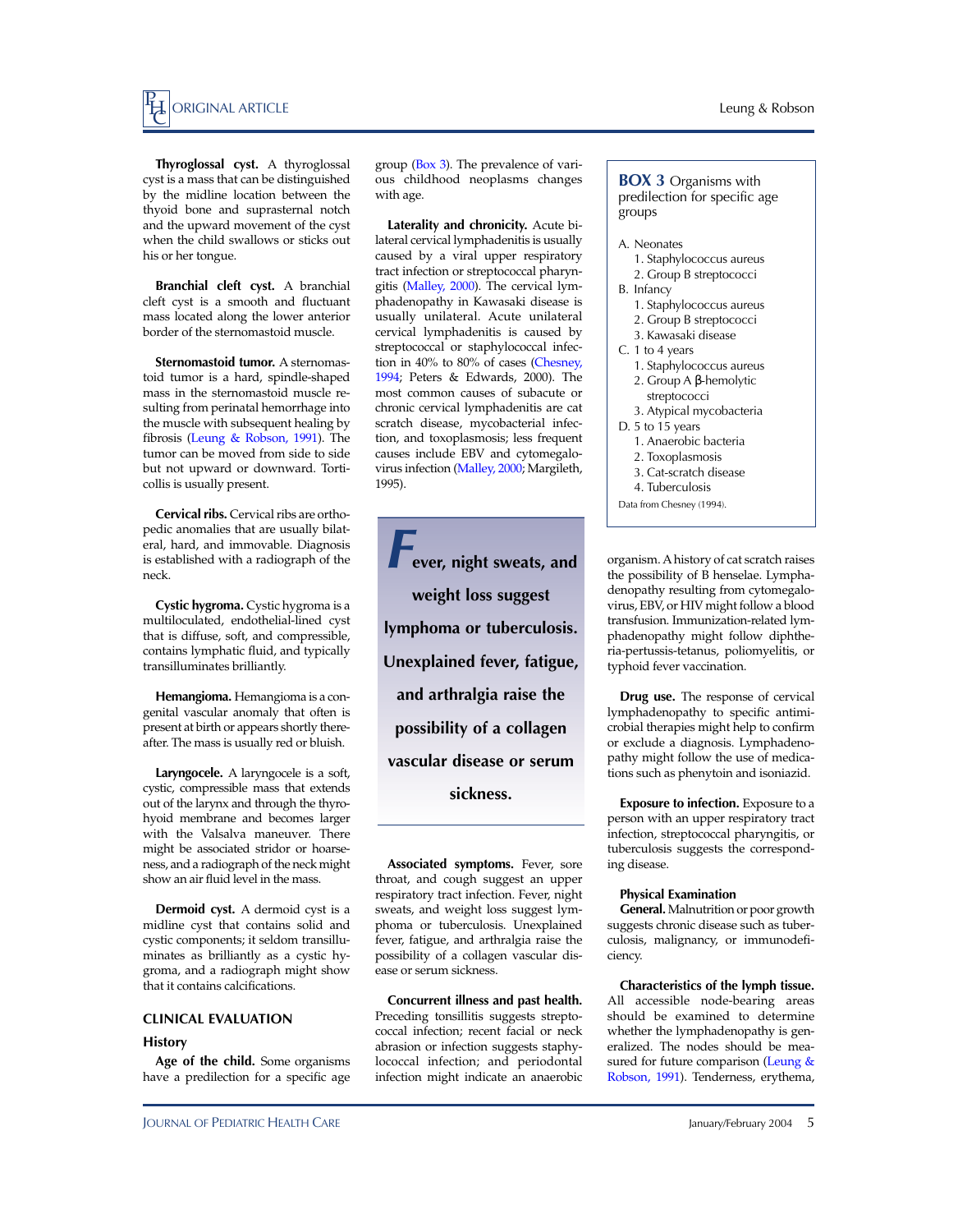**TABLE** Differentiation of atypical mycobacterial and Mycobacterium tuberculosis cervical lymphadenitis

| <b>Clinical characteristics</b>                                                                           | Atypical mycobacteria | Mycobacterium<br>tuberculosis      |
|-----------------------------------------------------------------------------------------------------------|-----------------------|------------------------------------|
| Age                                                                                                       | 1-4 $v$               | All ages (most $>5$ y)             |
| Race                                                                                                      | Predominantly White   | Predominantly Black<br>or Hispanic |
| Exposure to tuberculosis                                                                                  | Absent                | Present                            |
| Bilateral involvement                                                                                     | Rare                  | Not uncommon                       |
| Chest radiograph                                                                                          | Normal $(97%)$        | Abnormal $(20\%$ to $70\%)$        |
| Residence                                                                                                 | Rural                 | Urban                              |
| PPD $>15$ mm of induration*                                                                               | Uncommon              | Usual                              |
| Response to antimycobacterial<br>drugs                                                                    | No.                   | Yes                                |
| Data from Darville & Jacobs (2002).<br>*PPD refers to 5 tuberculin units (5 TU) intracutaneous skin test. |                       |                                    |

warmth, mobility, fluctuance, and consistency should be assessed.

Acute posterior cervical lymphadenitis is classically seen in persons with rubella and infectious mononucleosis [\(Leung & Pinto-Rojas, 2000\)](#page-4-0). Supraclavicular or posterior cervical lymphadenopathy carries a much higher risk for malignancy than does anterior cervical lymphadenopathy. Cervical lymphadenopathy associated with generalized lymphadenopathy is often caused by a viral infection. Malignancies such as leukemia or lymphoma and collagen vascular diseases such as juvenile rheumatoid arthritis or systemic lupus erythematosus, along with medications, are usually associated with generalized lymphadenopathy.

In lymphadenopathy resulting from a viral infection, the nodes are usually bilateral and soft and are not fixed to the underlying structure. When a bacterial pathogen is present, the nodes are usually tender, either unilateral or bilateral, might be fluctuant, and are not fixed. The presence of erythema and warmth suggests an acute pyogenic process and fluctuance suggests abscess formation. In patients with tuberculosis, the nodes might be matted or fluctuant, and the overlying skin might be erythematous but is not warm [\(Spyridis, Maltezou, & Hantzakos, 2001\).](#page-4-0) Clinical features that help differentiate atypical mycobacterial from Mycobacterium tuberculosis are summarized in the Table. In lymphadenopathy resulting from malignancy, signs of acute inflammation are absent, and the lymph

nodes are hard and often fixed to the underlying tissue.

**Associated signs.** A beefy red throat, exudate on the tonsils, petechiae on the hard palate, and a strawberry tongue suggest group A streptococcal infection. Diphtheria is associated with edema of the soft tissues of the neck,



often described as a "bull neck" appearance. Sinus tract formation is commonly seen in tuberculosis. The presence of gingivostomatitis suggests infection with HSV, whereas herpangina suggests coxsackievirus. The presence of pharyngitis, maculopapular rash, and splenomegaly suggest EBV infection [\(Leung & Pinto-Rojas, 2000\)](#page-4-0). Conjunctivitis and Koplik spots are

characteristic of rubeola. The presence of pallor, petechiae, bruises, sternal tenderness, and hepatosplenomegaly suggests a diagnosis of leukemia. Prolonged fever, conjunctival injection, oropharyngeal mucous membrane inflammation, peripheral edema or erythema, and a polymorphous rash are consistent with Kawasaki disease.

#### **LABORATORY EVALUATION**

Laboratory tests are not necessary in the majority of children with cervical lymphadenopathy. A complete blood cell count might help to diagnose a bacterial lymphadenitis, which is often accompanied by a leukocytosis with a shift to the left, and toxic granulations. Atypical lymphocytosis is prominent in infectious mononucleosis [\(Leung &](#page-4-0) [Pinto-Rojas,](#page-4-0) 2000). Pancytopenia or the presence of blast cells suggests leukemia. The erythrocyte sedimentation rate is usually significantly elevated in persons with bacterial lymphadenitis. A rapid streptococcal antigen test or a throat culture might be useful to confirm a streptococcal infection. Skin tests for tuberculosis should be performed if these infections are suspected. Additional studies that might be helpful include chest radiography and serologic tests for B henselae, EBV, cytomegalovirus, and toxoplasmosis. An electrocardiogram and echocardiogram are indicated if Kawasaki disease is suspected. Ultrasonography and computed tomography might help to differentiate a solid from cystic mass and to establish the presence and extent of suppuration or infiltration.

Fine-needle aspiration and culture of a lymph node is a safe and reliable procedure to isolate the causative organism and to determine the appropriate antibiotic when bacterial infection is the cause ([Buchino & Jones, 1994\)](#page-4-0). All aspirated material should be sent for both gram and acid-fast stain and cultures for aerobic and anaerobic bacteria, mycobacteria, and fungi([Umapathy,](#page-4-0) De, & [Donaldson,](#page-4-0) 2003). If the gram stain is positive, only bacterial cultures are mandatory.

An excisional biopsy with microscopic examination of the lymph node might be necessary to establish the diagnosis if there are symptoms or signs of malignancy or if the lymphadenopathy persists or enlarges in spite of appropriate antibiotic therapy and the